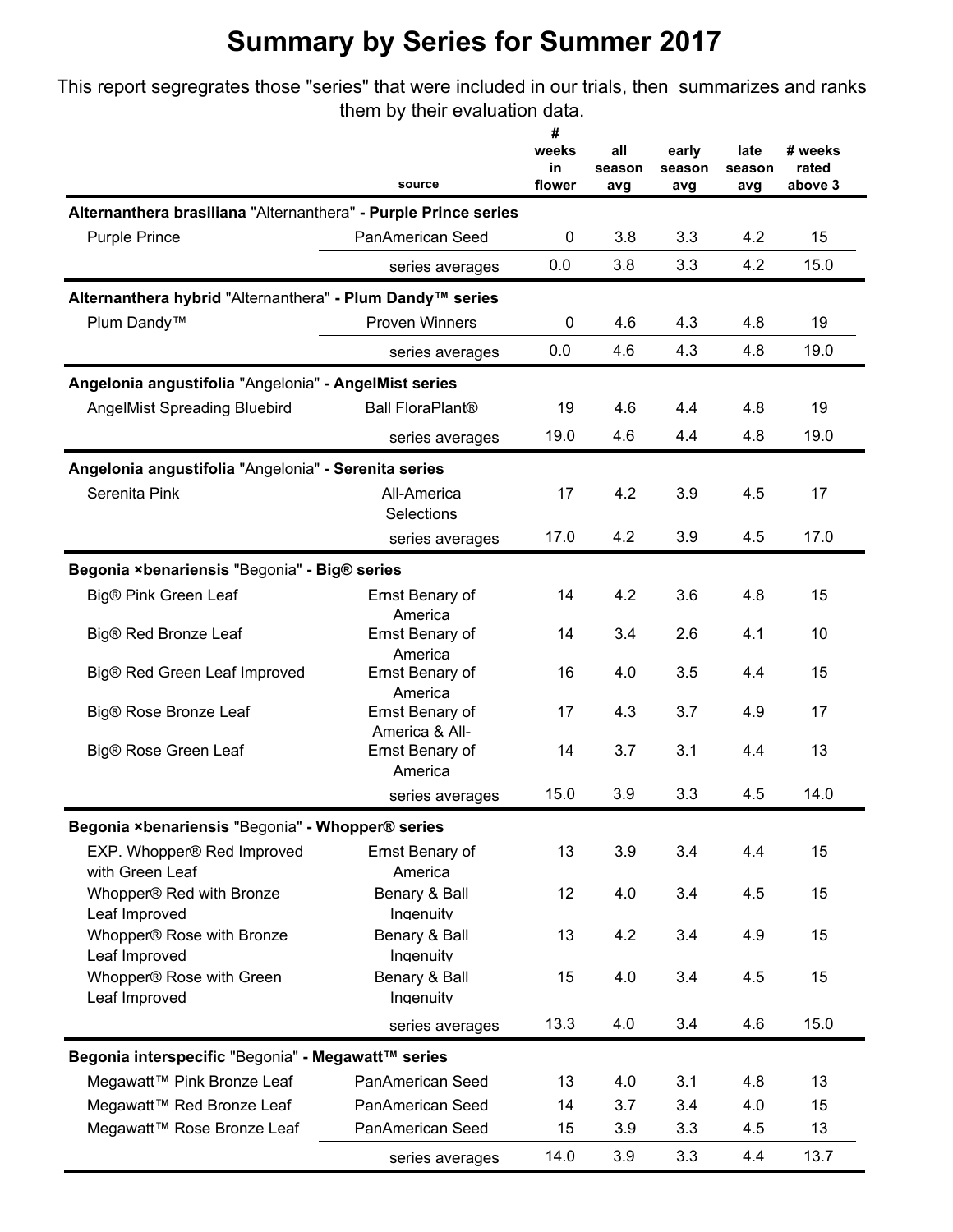|                                                            | source                    | #<br>weeks<br>in<br>flower | all<br>season<br>avg | early<br>season<br>avg | late<br>season<br>avg | # weeks<br>rated<br>above 3 |
|------------------------------------------------------------|---------------------------|----------------------------|----------------------|------------------------|-----------------------|-----------------------------|
| Canna ×generalis "Canna" - Cannova series                  |                           |                            |                      |                        |                       |                             |
| Cannova Orange Shade                                       | All-America<br>Selections | 16                         | 4.0                  | 4.2                    | 3.8                   | 17                          |
|                                                            | series averages           | 16.0                       | 4.0                  | 4.2                    | 3.8                   | 17.0                        |
| Canna ×generalis "Canna" - Cannova® series                 |                           |                            |                      |                        |                       |                             |
| Cannova® Bronze Orange                                     | <b>Ball Ingenuity</b>     | 14                         | 3.8                  | 4.1                    | 3.6                   | 16                          |
|                                                            | series averages           | 14.0                       | 3.8                  | 4.1                    | 3.6                   | 16.0                        |
| Canna ×generalis "Canna" - Happy series                    |                           |                            |                      |                        |                       |                             |
| Happy Cleo                                                 | Dümmen Orange             | 13                         | 4.3                  | 4.3                    | 4.4                   | 19                          |
| Happy Wilma                                                | Dümmen Orange             | 12                         | 4.1                  | 4.4                    | 3.9                   | 16                          |
|                                                            | series averages           | 12.5                       | 4.2                  | 4.3                    | 4.1                   | 17.5                        |
| Canna ×generalis "Canna" - South Pacific series            |                           |                            |                      |                        |                       |                             |
| South Pacific Scarlet                                      | All-America<br>Selections | 12                         | 4.0                  | 3.9                    | 4.1                   | 18                          |
|                                                            | series averages           | 12.0                       | 4.0                  | 3.9                    | 4.1                   | 18.0                        |
| Canna ×generalis "Canna" - Toucan™ series                  |                           |                            |                      |                        |                       |                             |
| Toucan <sup>™</sup> Coral                                  | <b>Proven Winners</b>     | 15                         | 4.1                  | 4.3                    | 4.0                   | 18                          |
| Toucan™ Dark Orange                                        | <b>Proven Winners</b>     | 16                         | 4.2                  | 4.3                    | 4.0                   | 19                          |
| Toucan <sup>™</sup> Rose                                   | <b>Proven Winners</b>     | 15                         | 4.2                  | 4.0                    | 4.4                   | 19                          |
| Toucan <sup>™</sup> Scarlet                                | <b>Proven Winners</b>     | 15                         | 4.2                  | 4.4                    | 4.1                   | 18                          |
| Toucan <sup>™</sup> Yellow                                 | Proven Winners            | 15                         | 4.0                  | 4.3                    | 3.8                   | 17                          |
|                                                            | series averages           | 15.2                       | 4.1                  | 4.3                    | 4.0                   | 18.2                        |
| Capsicum annuum "Ornamental Pepper" - Black Hawk series    |                           |                            |                      |                        |                       |                             |
| <b>Black Hawk</b>                                          | All-America<br>Selections | 18                         | 4.4                  | 4.3                    | 4.5                   | 19                          |
|                                                            | series averages           | 18.0                       | 4.4                  | 4.3                    | 4.5                   | 19.0                        |
| Capsicum annuum "Ornamental Pepper" - Black Olive series   |                           |                            |                      |                        |                       |                             |
| <b>Black Olive</b>                                         | All-America<br>Selections | 12                         | 3.1                  | 2.3                    | 3.8                   | 11                          |
|                                                            | series averages           | 12.0                       | 3.1                  | 2.3                    | 3.8                   | 11.0                        |
| Capsicum annuum "Pepper" - Candy Cane series               |                           |                            |                      |                        |                       |                             |
| Candy Cane Red                                             | PanAmerican Seed          | 19                         | 4.3                  | 4.2                    | 4.5                   | 19                          |
|                                                            | series averages           | 19.0                       | 4.3                  | 4.2                    | 4.5                   | 19.0                        |
| Capsicum annuum "Ornamental Pepper" - Midnight Fire series |                           |                            |                      |                        |                       |                             |
| <b>Midnight Fire</b>                                       | PanAmerican Seed          | 19                         | 4.8                  | 4.6                    | 5.0                   | 19                          |
|                                                            | series averages           | 19.0                       | 4.8                  | 4.6                    | 5.0                   | 19.0                        |
| Capsicum annuum "Ornamental Pepper" - NuMex series         |                           |                            |                      |                        |                       |                             |
| <b>NuMex Easter</b>                                        | All-America<br>Selections | 18                         | 4.5                  | 4.2                    | 4.8                   | 18                          |
|                                                            | series averages           | 18.0                       | 4.5                  | 4.2                    | 4.8                   | 18.0                        |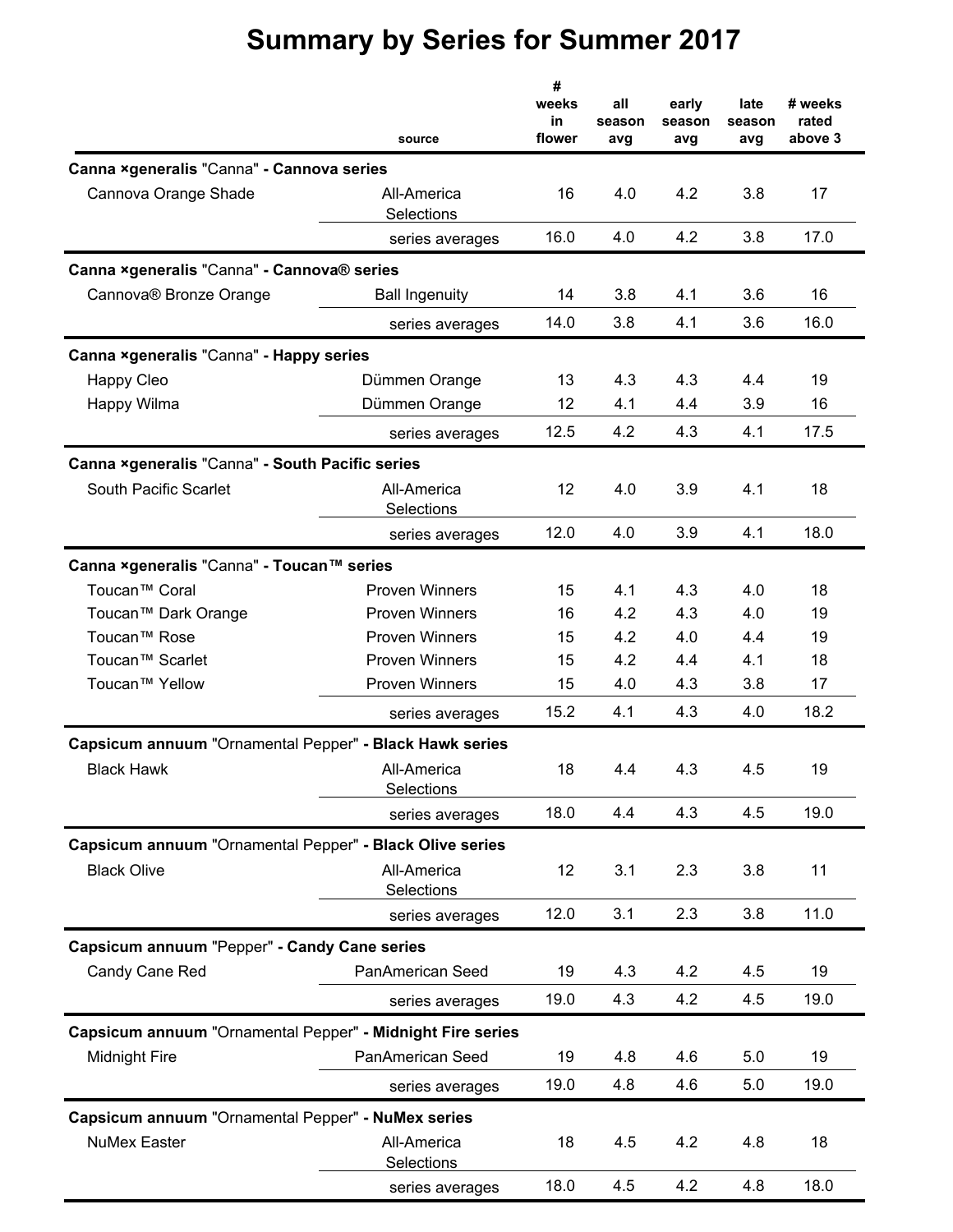|                                                              | source                           | #<br>weeks<br>in<br>flower | all<br>season<br>avg | early<br>season<br>avg | late<br>season<br>avg | # weeks<br>rated<br>above 3 |
|--------------------------------------------------------------|----------------------------------|----------------------------|----------------------|------------------------|-----------------------|-----------------------------|
| Catharanthus roseus "Vinca" - Mega Bloom series              |                                  |                            |                      |                        |                       |                             |
| Mega Bloom Orchid Halo                                       | All-America                      | 18                         | 4.2                  | 4.2                    | 4.2                   | 17                          |
| Mega Bloom Pink Halo                                         | <b>Selections</b><br>All-America | 18                         | 4.2                  | 3.8                    | 4.6                   | 16                          |
|                                                              | Selections                       | 18.0                       | 4.2                  | 4.0                    | 4.4                   | 16.5                        |
|                                                              | series averages                  |                            |                      |                        |                       |                             |
| Catharanthus roseus "Vinca" - Titan series                   |                                  |                            |                      |                        |                       |                             |
| Titan Polka Dot                                              | All-America<br>Selections        | 19                         | 4.4                  | 4.1                    | 4.8                   | 17                          |
|                                                              | series averages                  | 19.0                       | 4.4                  | 4.1                    | 4.8                   | 17.0                        |
| Catharanthus roseus "Vinca" - Vitesse series                 |                                  |                            |                      |                        |                       |                             |
| <b>Vitesse Peppermint</b>                                    | All-America<br>Selections        | 18                         | 4.3                  | 4.2                    | 4.4                   | 18                          |
|                                                              | series averages                  | 18.0                       | 4.3                  | 4.2                    | 4.4                   | 18.0                        |
| Celosia argentea "Celosia" - Asian Garden series             |                                  |                            |                      |                        |                       |                             |
| Asian Garden                                                 | All-America<br>Selections        | 18                         | 4.3                  | 3.9                    | 4.7                   | 18                          |
|                                                              | series averages                  | 18.0                       | 4.3                  | 3.9                    | 4.7                   | 18.0                        |
| Celosia plumosa "Celosia" - First Flame™ series              |                                  |                            |                      |                        |                       |                             |
| First Flame™ Red                                             | PanAmerican Seed                 | 19                         | 3.1                  | 3.2                    | 3.1                   | 8                           |
| First Flame™ Scarlet                                         | <b>PanAmerican Seed</b>          | 19                         | 3.5                  | 4.0                    | 3.1                   | 12                          |
| First Flame™ Yellow                                          | PanAmerican Seed                 | 17                         | 3.1                  | 2.8                    | 3.4                   | 9                           |
|                                                              | series averages                  | 18.3                       | 3.3                  | 3.3                    | 3.2                   | 9.7                         |
| Celosia plumosa "Celosia" - Twisted™ series                  |                                  |                            |                      |                        |                       |                             |
| Twisted™ Orange                                              | <b>Ball Ingenuity</b>            | 19                         | 4.7                  | 4.6                    | 4.8                   | 19                          |
| Twisted™ Red Improved                                        | <b>Ball Ingenuity</b>            | 19                         | 4.3                  | 4.0                    | 4.6                   | 19                          |
| Twisted™ Yellow                                              | <b>Ball Ingenuity</b>            | 19                         | 4.2                  | 4.2                    | 4.2                   | 19                          |
|                                                              | series averages                  | 19.0                       | 4.4                  | 4.2                    | 4.5                   | 19.0                        |
| Colocasia esculenta "Elephant Ears" - Royal Hawaiian® series |                                  |                            |                      |                        |                       |                             |
| Royal Hawaiian® Aloha                                        | Proven Winners                   | 0                          | 4.5                  | 4.5                    | 4.5                   | 19                          |
|                                                              | series averages                  | 0.0                        | 4.5                  | 4.5                    | 4.5                   | 19.0                        |
| Cosmos bipinnathus "Cosmos" - Xanthos series                 |                                  |                            |                      |                        |                       |                             |
| Xanthos                                                      | All-America                      | 12                         | 1.4                  | 1.8                    | 1.0                   | $\pmb{0}$                   |
|                                                              | Selections                       |                            |                      |                        |                       |                             |
|                                                              | series averages                  | 12.0                       | 1.4                  | 1.8                    | 1.0                   | 0.0                         |
| Dahlia xhybrida "Dahlia" - XXL series                        |                                  |                            |                      |                        |                       |                             |
| XXL Hidalgo (Copper)                                         | Dümmen Orange                    | 17                         | 3.0                  | 3.4                    | 2.7                   | $\overline{7}$              |
| <b>XXL Veracruz</b>                                          | Dümmen Orange                    | 14                         | 4.1                  | 4.4                    | 3.8                   | 19                          |
|                                                              | series averages                  | 15.5                       | 3.6                  | 3.9                    | 3.2                   | 13.0                        |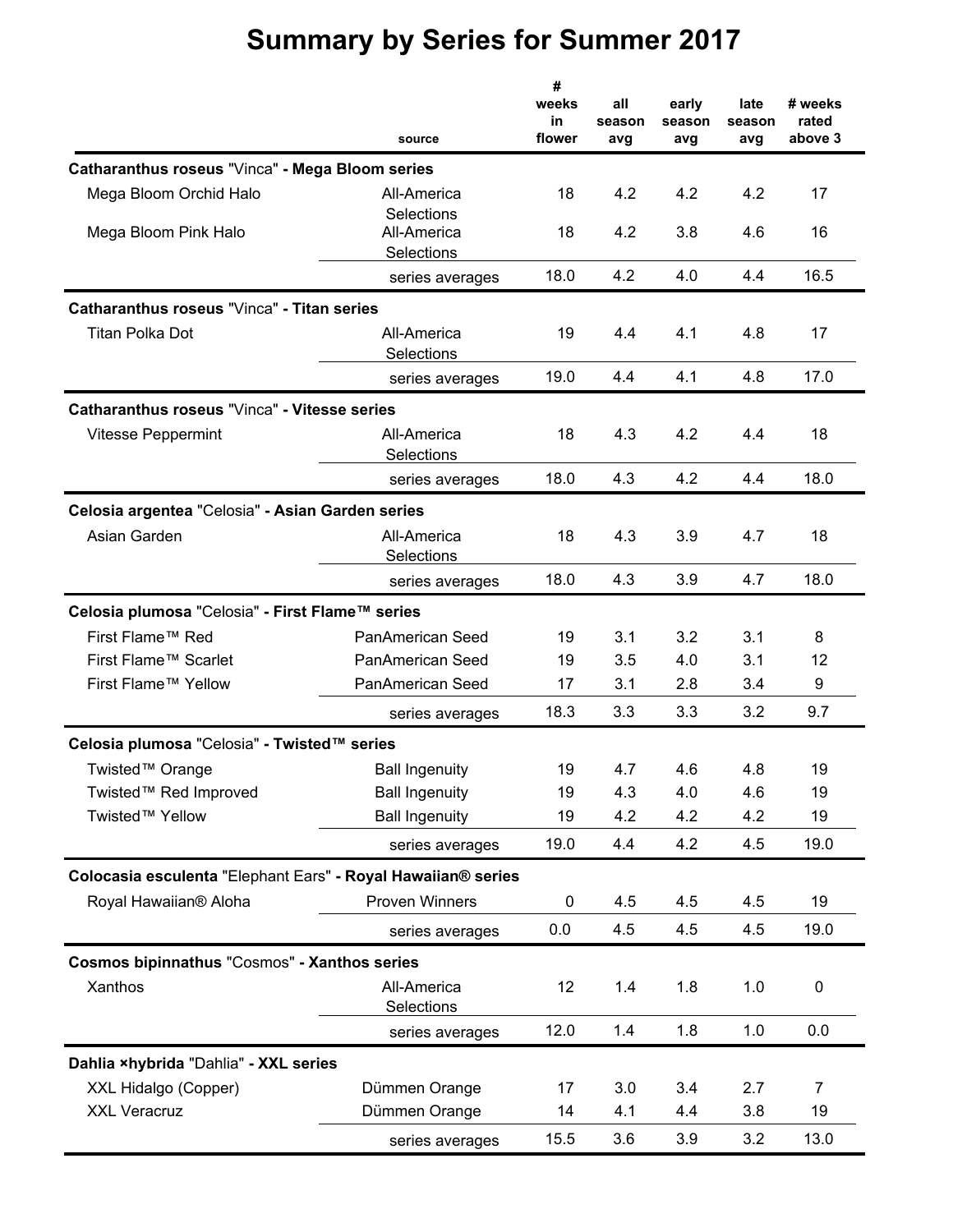|                                                              | source                                  | #<br>weeks<br>in<br>flower | all<br>season<br>avg | early<br>season<br>avg | late<br>season<br>avg | # weeks<br>rated<br>above 3 |
|--------------------------------------------------------------|-----------------------------------------|----------------------------|----------------------|------------------------|-----------------------|-----------------------------|
| Dahlia variabilis "Dahlia" - Dahlightful™ series             |                                         |                            |                      |                        |                       |                             |
| Dahlightful™ Crushed<br>Crimson™                             | <b>Proven Winners</b>                   | 17                         | 4.3                  | 4.3                    | 4.3                   | 19                          |
| Dahlightful <sup>™</sup> Tupelo Honey <sup>™</sup>           | <b>Proven Winners</b>                   | 15                         | 4.5                  | 4.5                    | 4.5                   | 19                          |
|                                                              | series averages                         | 16.0                       | 4.4                  | 4.4                    | 4.4                   | 19.0                        |
| Dianthus barbatus interspecific "Dianthus" - Jolt™ series    |                                         |                            |                      |                        |                       |                             |
| Jolt™ Pink Magic                                             | <b>PanAmerican Seed</b>                 | 15                         | 4.1                  | 4.6                    | 3.7                   | 16                          |
| Jolt™ Pinkl                                                  | All-America<br>Selections               | 13                         | 4.3                  | 4.4                    | 4.1                   | 18                          |
|                                                              | series averages                         | 14.0                       | 4.2                  | 4.5                    | 3.9                   | 17.0                        |
| Dianthus barbatus interspecific "Dianthus" - Rockin'™ series |                                         |                            |                      |                        |                       |                             |
| Rockin'™ Red                                                 | PanAmerican Seed -<br><b>Kieft Seed</b> | 16                         | 3.7                  | 3.9                    | 3.5                   | 15                          |
|                                                              | series averages                         | 16.0                       | 3.7                  | 3.9                    | 3.5                   | 15.0                        |
| Dianthus interspecific "Dianthus" - Supra series             |                                         |                            |                      |                        |                       |                             |
| Supra Pink                                                   | All-America<br>Selections               | 17                         | 3.9                  | 4.0                    | 3.8                   | 18                          |
|                                                              | series averages                         | 17.0                       | 3.9                  | 4.0                    | 3.8                   | 18.0                        |
| Echinacea hybrida "Coneflower" - Cheyenne Spirit series      |                                         |                            |                      |                        |                       |                             |
| <b>Cheyenne Spirit</b>                                       | All-America<br>Selections               | 12                         | 4.2                  | 3.6                    | 4.8                   | 16                          |
|                                                              | series averages                         | 12.0                       | 4.2                  | 3.6                    | 4.8                   | 16.0                        |
| Gaura hybrid "Gaura" - Karalee® series                       |                                         |                            |                      |                        |                       |                             |
| Karalee <sup>®</sup> Petite Pink                             | <b>Proven Winners</b>                   | 18                         | 4.3                  | 4.4                    | 4.2                   | 19                          |
|                                                              | series averages                         | 18.0                       | 4.3                  | 4.4                    | 4.2                   | 19.0                        |
| Gaura lindheimeri "Gaura" - Sparkle series                   |                                         |                            |                      |                        |                       |                             |
| Sparkle White                                                | All-America<br>Selections               | 17                         | 4.3                  | 4.2                    | 4.4                   | 19                          |
|                                                              | series averages                         | 17.0                       | 4.3                  | 4.2                    | 4.4                   | 19.0                        |
| Gypsophila muralis "Gypsophila" - Gypsy series               |                                         |                            |                      |                        |                       |                             |
| <b>Gypsy Compact White</b>                                   | All-America<br>Selections               | 12                         | 2.2                  | 2.8                    | 1.6                   | 6                           |
|                                                              | series averages                         | 12.0                       | 2.2                  | 2.8                    | 1.6                   | 6.0                         |
| Hypoestes phyllostachya "Polka Dot Plant" - Hippo™ series    |                                         |                            |                      |                        |                       |                             |
| Hippo <sup>™</sup> Red                                       | <b>Proven Winners</b>                   | 4                          | 3.8                  | 3.9                    | 3.8                   | 18                          |
| Hippo <sup>™</sup> Rose                                      | <b>Proven Winners</b>                   | 8                          | 4.2                  | 4.3                    | 4.0                   | 18                          |
|                                                              | series averages                         | 6.0                        | 4.0                  | 4.1                    | 3.9                   | 18.0                        |
| Impatiens hawkeri "New Guinea Impatiens" - Divine™ series    |                                         |                            |                      |                        |                       |                             |
| Divine™ Lavender Improved                                    | PanAmerican Seed                        | 7                          | 1.7                  | 2.9                    | 0.7                   | 0                           |
| Divine™ Orange                                               | PanAmerican Seed                        | 0                          | 1.6                  | 2.8                    | 0.5                   | 0                           |
| Divine <sup>™</sup> Red                                      | PanAmerican Seed                        | 3                          | 2.1                  | 2.6                    | 1.7                   | 0                           |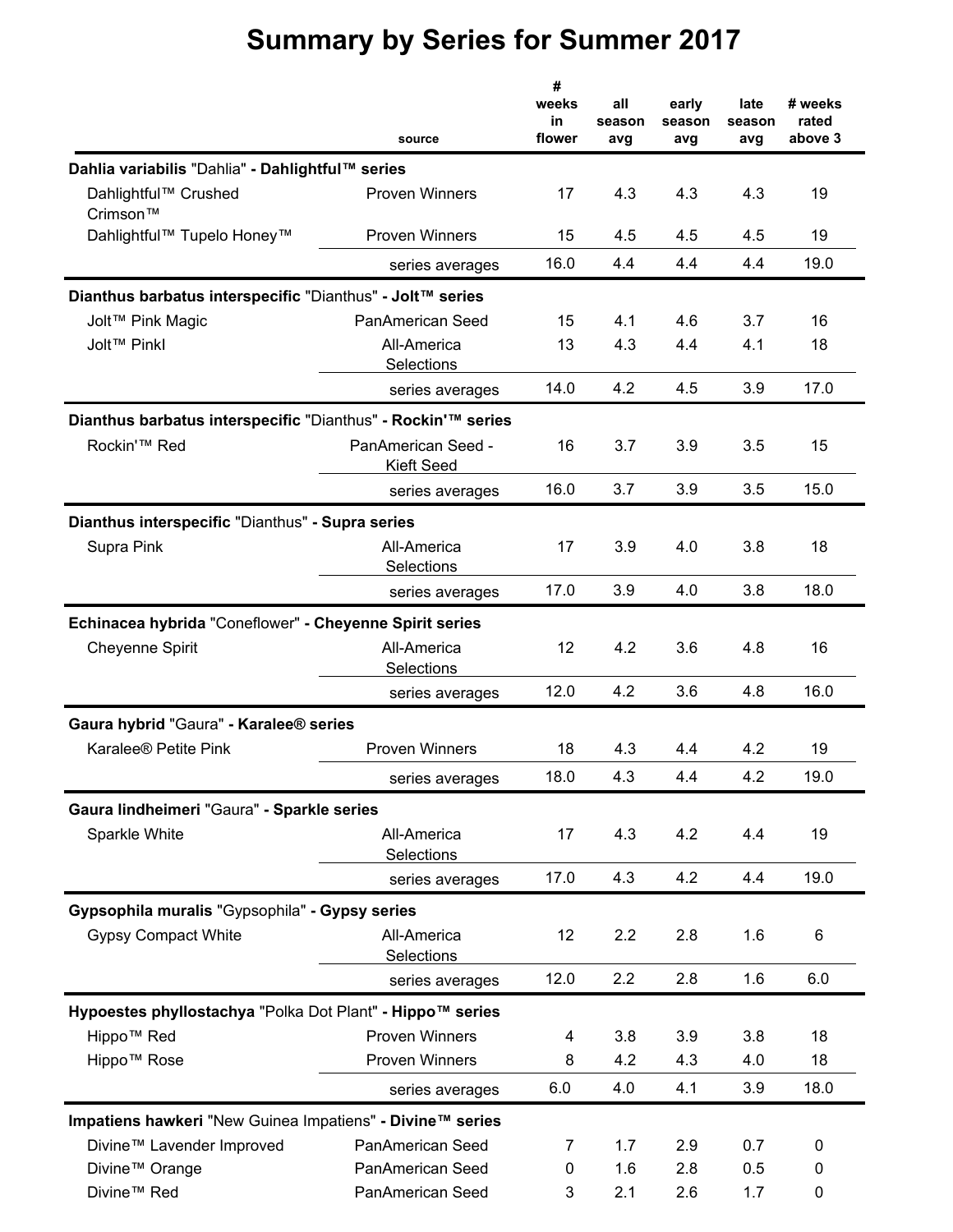|                                                                | source                           | #<br>weeks<br>in<br>flower | all<br>season<br>avg | early<br>season<br>avg | late<br>season<br>avg | # weeks<br>rated<br>above 3 |
|----------------------------------------------------------------|----------------------------------|----------------------------|----------------------|------------------------|-----------------------|-----------------------------|
|                                                                | series averages                  | 3.3                        | 1.8                  | 2.8                    | 1.0                   | 0.0                         |
| Impatiens hawkeri "New Guinea Impatiens" - Florific series     |                                  |                            |                      |                        |                       |                             |
| <b>Florific Sweet Orange</b>                                   | All-America<br>Selections        | 0                          | 1.2                  | 2.2                    | 0.4                   | 0                           |
|                                                                | series averages                  | 0.0                        | 1.2                  | 2.2                    | 0.4                   | 0.0                         |
| Impatiens hawkeri "New Guinea Impatiens" - SunStanding series  |                                  |                            |                      |                        |                       |                             |
| <b>SunStanding Fire Red</b>                                    | Dümmen Orange                    | 17                         | 3.3                  | 4.3                    | 2.4                   | 12                          |
| <b>SunStanding Hot Pink</b>                                    | Dümmen Orange                    | 15                         | 3.2                  | 3.9                    | 2.6                   | 12                          |
| <b>SunStanding Orange Aurora</b>                               | Dümmen Orange                    | 11                         | 2.8                  | 4.2                    | 1.6                   | 11                          |
| <b>SunStanding Purple</b>                                      | Dümmen Orange                    | 18                         | 3.3                  | 4.4                    | 2.4                   | 12                          |
| <b>SunStanding White Cloud</b>                                 | Dümmen Orange                    | 10                         | 2.4                  | 3.4                    | 1.6                   | 10                          |
|                                                                | series averages                  | 14.2                       | 3.0                  | 4.0                    | 2.1                   | 11.4                        |
| Impatiens hawkeri "New Guinea Impatiens" - Wild Romance series |                                  |                            |                      |                        |                       |                             |
| <b>Wild Romance Blush Pink</b>                                 | Dümmen Orange                    | 4                          | 2.4                  | 4.3                    | 0.8                   | 9                           |
| <b>Wild Romance White</b>                                      | Dümmen Orange                    | 4                          | 2.3                  | 4.3                    | 0.5                   | 9                           |
|                                                                | series averages                  | 4.0                        | 2.4                  | 4.3                    | 0.6                   | 9.0                         |
| Impatiens hybrida "Impatiens" - Bounce™ series                 |                                  |                            |                      |                        |                       |                             |
| Bounce™ Pink Flame                                             | All-America                      | 19                         | 4.0                  | 4.3                    | 3.8                   | 18                          |
|                                                                | Selections                       |                            |                      |                        |                       |                             |
|                                                                | series averages                  | 19.0                       | 4.0                  | 4.3                    | 3.8                   | 18.0                        |
| Impatiens walleriana "Impatiens" - SunPatiens® series          |                                  |                            |                      |                        |                       |                             |
| SunPatiens® Spreading Shell                                    | All-America                      | 19                         | 4.4                  | 4.3                    | 4.4                   | 19                          |
| Pink                                                           | Selections                       |                            |                      |                        |                       |                             |
|                                                                | series averages                  | 19.0                       | 4.4                  | 4.3                    | 4.4                   | 19.0                        |
| Ipomoea batatas "Sweet Potato" - FloraMia series               |                                  |                            |                      |                        |                       |                             |
| FloraMia Cameo                                                 | Dümmen Orange                    | 14                         | 4.5                  | 4.3                    | 4.7                   | 19                          |
| FloraMia Rosso                                                 | Dümmen Orange                    | 6                          | 4.1                  | 3.5                    | 4.7                   | 15                          |
|                                                                | series averages                  | 10.0                       | 4.3                  | 3.9                    | 4.7                   | 17.0                        |
| Lantana camara "Lantana" - Bloomify™ series                    |                                  |                            |                      |                        |                       |                             |
| Bloomify <sup>™</sup> Red                                      | <b>Ball FloraPlant®</b>          | 14                         | 3.2                  | 3.0                    | 3.3                   | 6                           |
| Bloomify <sup>™</sup> Rose                                     | <b>Ball FloraPlant®</b>          | 14                         | 4.1                  | 3.4                    | 4.8                   | 15                          |
|                                                                | series averages                  | 14.0                       | 3.6                  | 3.2                    | 4.0                   | 10.5                        |
| Lantana hybrid "Lantana" - Luscious <sup>®</sup> series        |                                  |                            |                      |                        |                       |                             |
| Luscious® Royale Cosmo                                         | <b>Proven Winners</b>            | 15                         | 3.7                  | 3.6                    | 3.8                   | 18                          |
|                                                                | series averages                  | 15.0                       | 3.7                  | 3.6                    | 3.8                   | 18.0                        |
| Lavandula stoechas "Lavender" - Bandera series                 |                                  |                            |                      |                        |                       |                             |
| <b>Bandera Pink</b>                                            | PanAmerican Seed -               | 6                          | 2.3                  | 2.9                    | 1.8                   | 0                           |
|                                                                | Kieft Seed                       |                            |                      |                        |                       |                             |
| <b>Bandera Purple</b>                                          | PanAmerican Seed -<br>Kieft Seed | 1                          | 3.8                  | 3.3                    | 4.3                   | 16                          |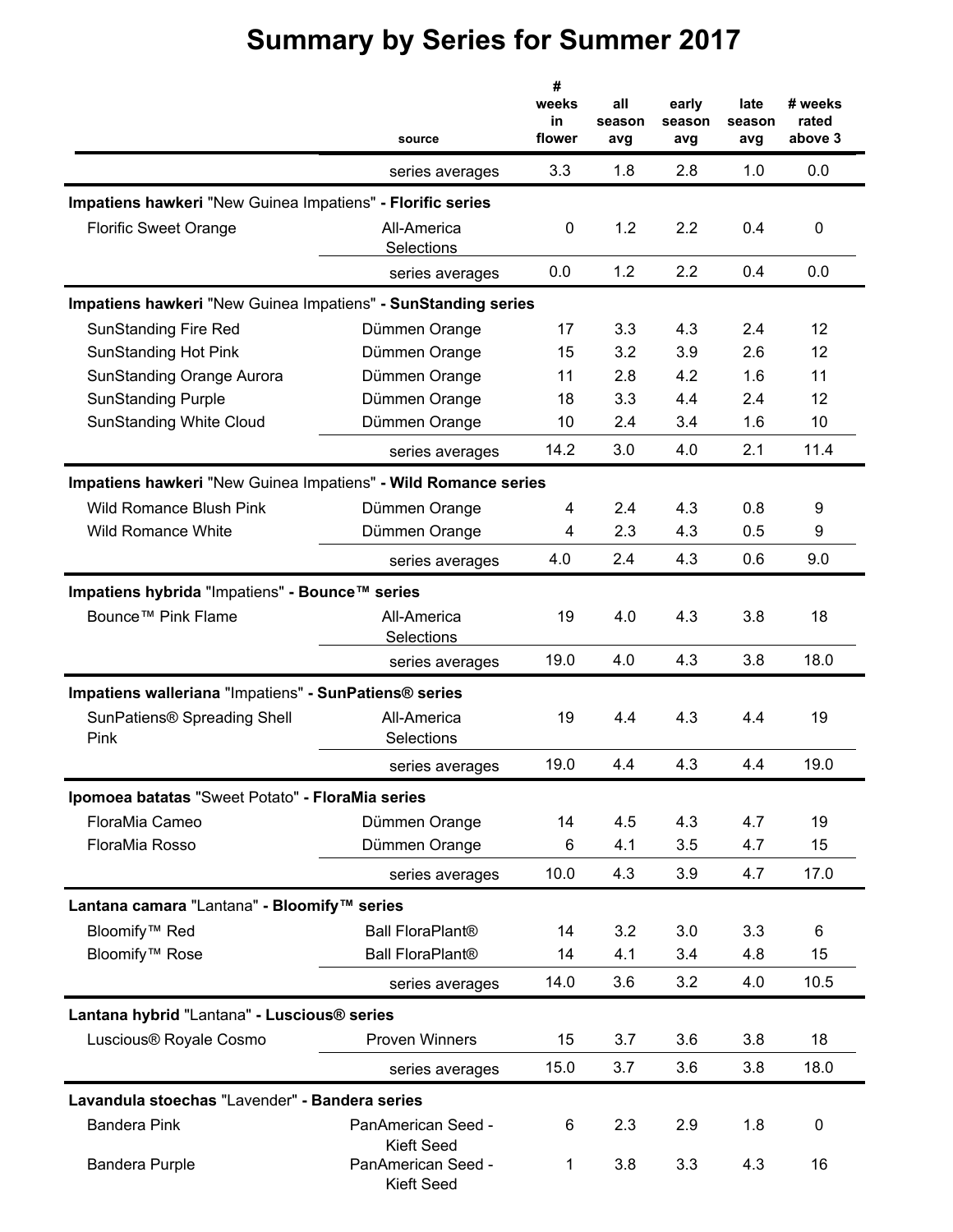|                                                                | source                         | #<br>weeks<br>in<br>flower | all<br>season<br>avg | early<br>season<br>avg | late<br>season<br>avg | # weeks<br>rated<br>above 3 |
|----------------------------------------------------------------|--------------------------------|----------------------------|----------------------|------------------------|-----------------------|-----------------------------|
|                                                                | series averages                | 3.5                        | 3.1                  | 3.1                    | 3.0                   | 8.0                         |
| Osteospermum ecklonis "Sparkler Daisy" - Akila® series         |                                |                            |                      |                        |                       |                             |
| Akila® Daisy White                                             | All-America<br>Selections      | 0                          | 0.9                  | 1.9                    | 0.0                   | $\overline{2}$              |
|                                                                | series averages                | 0.0                        | 0.9                  | 1.9                    | 0.0                   | 2.0                         |
| Osteospermum ecklonis "Sparkler Daisy" - Bright Lights™ series |                                |                            |                      |                        |                       |                             |
| Bright Lights™ Double<br>Moonglow                              | <b>Proven Winners</b>          | 0                          | 0.6                  | 1.3                    | 0.0                   | $\overline{2}$              |
|                                                                | series averages                | 0.0                        | 0.6                  | 1.3                    | 0.0                   | 2.0                         |
| Pelargonium ×hortorum "Geranium" - Brocade series              |                                |                            |                      |                        |                       |                             |
| <b>Brocade Cherry Night</b>                                    | Dümmen Orange &<br>All-America | 7                          | 1.2                  | 2.5                    | 0.0                   | 5                           |
| <b>Brocade Fire</b>                                            | All-America<br>Selections      | 10                         | 1.6                  | 3.0                    | 0.4                   | 5                           |
|                                                                | series averages                | 8.5                        | 1.4                  | 2.8                    | 0.2                   | 5.0                         |
| Pelargonium ×hortorum "Geranium" - Pinto series                |                                |                            |                      |                        |                       |                             |
| Pinto Premium White to Rose                                    | All-America<br>Selections      | 4                          | 1.2                  | 2.4                    | 0.1                   | 0                           |
|                                                                | series averages                | 4.0                        | 1.2                  | 2.4                    | 0.1                   | 0.0                         |
| Pelargonium ×hortorum "Geranium" - Savannah series             |                                |                            |                      |                        |                       |                             |
| Savannah Oh So Orange                                          | Dümmen Orange                  | 15                         | 3.6                  | 6.2                    | 1.2                   | $\overline{2}$              |
| Savannah Really Red                                            | Dümmen Orange                  | 10                         | 1.9                  | 2.9                    | 1.0                   | 3                           |
|                                                                | series averages                | 12.5                       | 2.7                  | 4.6                    | 1.1                   | 2.5                         |
| Pelargonium interspecific "Geranium" - Big Ezee series         |                                |                            |                      |                        |                       |                             |
| Big Ezee Dark Red                                              | Dümmen Orange                  | 12                         | 1.9                  | 3.0                    | 1.0                   | 3                           |
| Big Ezee Neon                                                  | Dümmen Orange                  | 11                         | 2.2                  | 3.3                    | 1.3                   | 4                           |
|                                                                | series averages                | 11.5                       | 2.1                  | 3.1                    | 1.2                   | 3.5                         |
| Pelargonium interspecific "Geranium" - Calliope® series        |                                |                            |                      |                        |                       |                             |
| Calliope® Medium Dark Red                                      | All-America<br>Selections      | 23                         | 2.3                  | 3.2                    | 1.6                   | 5                           |
|                                                                | series averages                | 23.0                       | 2.3                  | 3.2                    | 1.6                   | 5.0                         |
| Pelargonium interspecific "Geranium" - Marcada™ series         |                                |                            |                      |                        |                       |                             |
| Marcada <sup>™</sup> Dark Red                                  | Selecta                        | 15                         | 2.2                  | 2.9                    | 1.5                   | 1                           |
| Marcada™ Magenta                                               | Selecta                        | 19                         | 3.0                  | 3.7                    | 2.4                   | 8                           |
| Marcada <sup>™</sup> Pink                                      | Selecta                        | 19                         | 2.7                  | 3.8                    | 1.8                   | 8                           |
|                                                                | series averages                | 17.7                       | 2.6                  | 3.5                    | 1.9                   | 5.7                         |
| Pennisetum glaucum "Ornamental Millet" - Copper Prince series  |                                |                            |                      |                        |                       |                             |
| <b>Copper Prince</b>                                           | PanAmerican Seed               | 16                         | 3.1                  | 3.8                    | 2.5                   | 12                          |
|                                                                | series averages                | 16.0                       | 3.1                  | 3.8                    | 2.5                   | 12.0                        |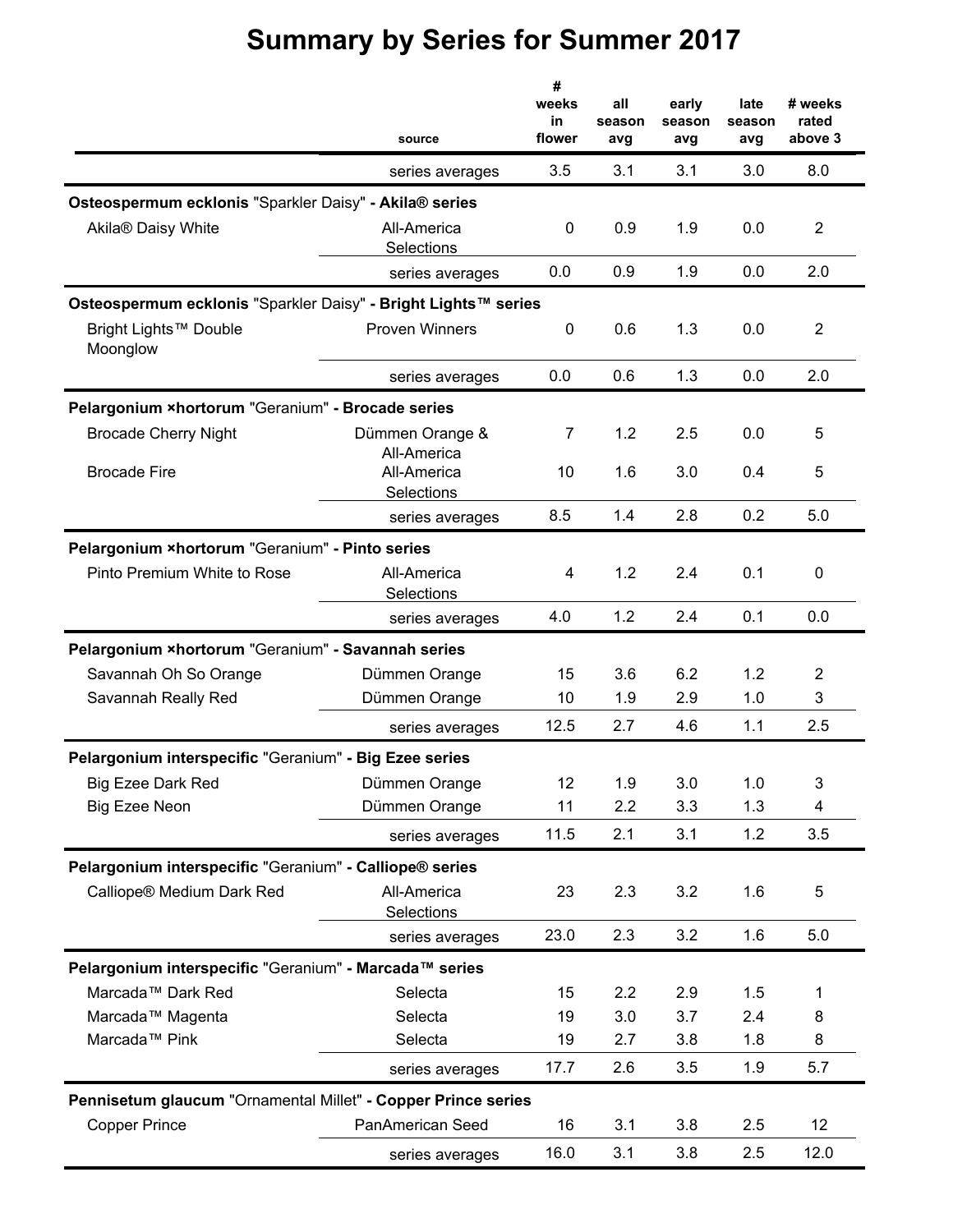|                                                    |                           | #<br>weeks<br>in | all<br>season | early<br>season | late<br>season | # weeks<br>rated |
|----------------------------------------------------|---------------------------|------------------|---------------|-----------------|----------------|------------------|
|                                                    | source                    | flower           | avg           | avg             | avg            | above 3          |
| Penstemon barbatus "Penstemon" - Twizzle series    |                           |                  |               |                 |                |                  |
| <b>Twizzle Purple</b>                              | All-America<br>Selections | 10               | 3.8           | 3.2             | 4.4            | 12               |
|                                                    | series averages           | 10.0             | 3.8           | 3.2             | 4.4            | 12.0             |
| Pentas lanceolata "Pentas" - Lucky Star™ series    |                           |                  |               |                 |                |                  |
| Lucky Star™ Dark Red                               | PanAmerican Seed          | 10               | 3.2           | 3.0             | 3.3            | 6                |
| Lucky Star™ Deep Pink                              | PanAmerican Seed          | 11               | 3.5           | 3.0             | 4.0            | 10               |
| Lucky Star™ Lavender                               | PanAmerican Seed          | 12               | 3.2           | 3.0             | 3.3            | 6                |
| Lucky Star™ Pink                                   | PanAmerican Seed          | 10               | 3.1           | 2.7             | 3.5            | 6                |
| Lucky Star™ Violet                                 | PanAmerican Seed          | 13               | 3.1           | 3.1             | 3.0            | $\overline{2}$   |
| Lucky Star™ White                                  | PanAmerican Seed          | 12               | 2.5           | 2.4             | 2.6            | 0                |
|                                                    | series averages           | 11.3             | 3.1           | 2.9             | 3.3            | 5.0              |
| Petunia ×hybrida "Petunia" - ColorRush™ series     |                           |                  |               |                 |                |                  |
| ColorRush <sup>™</sup> Blue                        | <b>Ball FloraPlant®</b>   | 19               | 3.9           | 4.5             | 3.4            | 14               |
| ColorRush <sup>™</sup> Pink                        | <b>Ball FloraPlant®</b>   | 19               | 4.5           | 4.8             | 4.3            | 18               |
|                                                    | series averages           | 19.0             | 4.2           | 4.6             | 3.8            | 16.0             |
| Petunia ×hybrida "Petunia" - Potunia series        |                           |                  |               |                 |                |                  |
| Potunia Blue Star 10                               | Dümmen Orange             | 19               | 2.4           | 3.1             | 1.8            | $\overline{2}$   |
| Potunia Purple Halo                                | Dümmen Orange             | 19               | 2.6           | 2.9             | 2.2            | 0                |
|                                                    | series averages           | 19.0             | 2.5           | 3.0             | 2.0            | 1.0              |
| Petunia ×hybrida "Petunia" - Supertunia® series    |                           |                  |               |                 |                |                  |
| Supertunia <sup>®</sup> Bordeaux                   | <b>Proven Winners</b>     | 16               | 3.5           | 4.4             | 2.7            | 14               |
| Supertunia® Hot Pink Charm                         | <b>Proven Winners</b>     | 19               | 4.0           | 4.3             | 3.8            | 17               |
| Supertunia® Lovie Dovie                            | <b>Proven Winners</b>     | 19               | 3.7           | 3.8             | 3.6            | 17               |
| Supertunia® Mulberry Charm                         | <b>Proven Winners</b>     | 19               | 4.1           | 4.6             | 3.6            | 15               |
| Supertunia® Royal Magenta<br>Improved              | <b>Proven Winners</b>     | 19               | 3.6           | 4.3             | 3.0            | 14               |
| Supertunia <sup>®</sup> Vista<br><b>Bubblegum®</b> | <b>Proven Winners</b>     | 19               | 4.3           | 4.7             | 4.0            | 15               |
| Supertunia® Vista Fuchsia<br>Impr                  | <b>Proven Winners</b>     | 19               | 4.6           | 4.5             | 4.7            | 19               |
| Supertunia® Vista Silverberry                      | <b>Proven Winners</b>     | 19               | 4.7           | 4.6             | 4.8            | 19               |
|                                                    | series averages           | 18.6             | 4.1           | 4.4             | 3.8            | 16.3             |
| Petunia ×hybrida "Petunia" - Surprise series       |                           |                  |               |                 |                |                  |
| Surprise Purple Dance                              | Dümmen Orange             | 19               | 3.9           | 4.0             | 3.9            | 16               |
|                                                    | series averages           | 19.0             | 3.9           | 4.0             | 3.9            | 16.0             |
| Petunia ×hybrida "Petunia" - Sweetunia series      |                           |                  |               |                 |                |                  |
| Sweetunia Amethyst Halo                            | Dümmen Orange             | 19               | 2.9           | 3.5             | 2.5            | 11               |
| Sweetunia Lavender Shimmer                         | Dümmen Orange             | 19               | 3.5           | 3.8             | 3.3            | 15               |
| Sweetunia Miss Marvel                              | Dümmen Orange             | 18               | 3.4           | 4.2             | 2.8            | 13               |
| Sweetunia Purple Touch 2017                        | Dümmen Orange             | 16               | 1.6           | 2.4             | 0.9            | 0                |
| Sweetunia Rose Shimmer                             | Dümmen Orange             | 16               | 2.8           | 4.1             | 1.8            | 11               |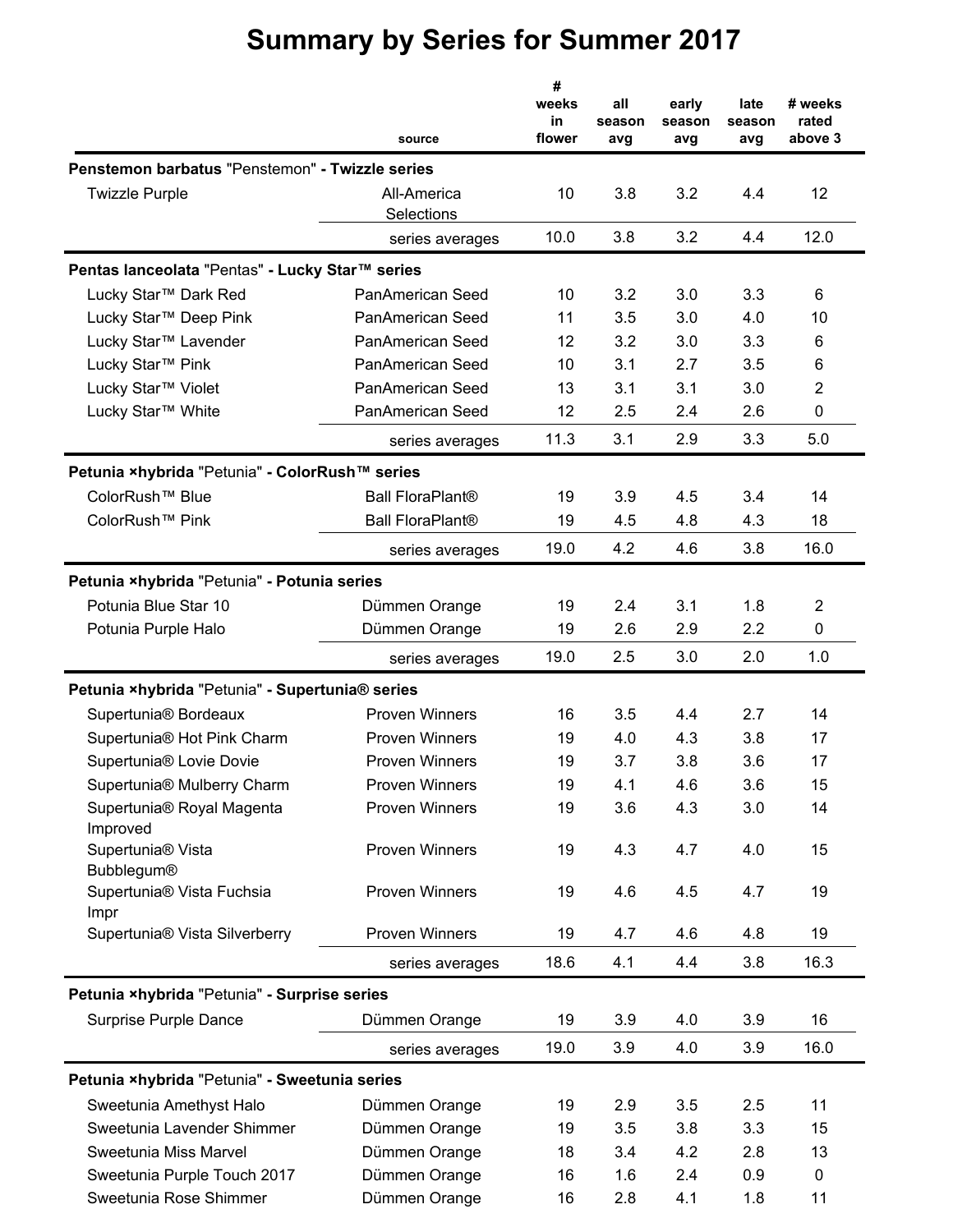|                                                 | source                    | #<br>weeks<br>in<br>flower | all<br>season<br>avg | early<br>season<br>avg | late<br>season<br>avg | # weeks<br>rated<br>above 3 |
|-------------------------------------------------|---------------------------|----------------------------|----------------------|------------------------|-----------------------|-----------------------------|
|                                                 | series averages           | 17.6                       | 2.9                  | 3.6                    | 2.2                   | 10.0                        |
| Petunia ×hybrida "Petunia" - Tidal Wave® series |                           |                            |                      |                        |                       |                             |
| Tidal Wave® Red Velour                          | All-America<br>Selections | 19                         | 2.9                  | 2.9                    | 3.0                   | 0                           |
|                                                 | series averages           | 19.0                       | 2.9                  | 2.9                    | 3.0                   | 0.0                         |
| Petunia ×hybrida "Petunia" - Tritunia series    |                           |                            |                      |                        |                       |                             |
| <b>Tritunia Rose Star</b>                       | All-America<br>Selections | 19                         | 3.3                  | 3.8                    | 2.9                   | 11                          |
|                                                 | series averages           | 19.0                       | 3.3                  | 3.8                    | 2.9                   | 11.0                        |
| Petunia grandiflora "Petunia" - Limbo series    |                           |                            |                      |                        |                       |                             |
| Limbo Rose                                      | All-America<br>Selections | 19                         | 2.9                  | 3.7                    | 2.2                   | 9                           |
|                                                 | series averages           | 19.0                       | 2.9                  | 3.7                    | 2.2                   | 9.0                         |
| Phlox ×hybrida "Phlox" - Gisele™ series         |                           |                            |                      |                        |                       |                             |
| Gisele™ Hot Pink                                | Selecta                   | 19                         | 3.7                  | 3.7                    | 3.7                   | 17                          |
| Gisele™ Light Pink                              | Selecta                   | 19                         | 3.1                  | 3.7                    | 2.6                   | 13                          |
| Gisele <sup>™</sup> Pink                        | Selecta                   | 19                         | 3.7                  | 3.8                    | 3.5                   | 18                          |
| Gisele™ White                                   | Selecta                   | 19                         | 2.9                  | 3.3                    | 2.6                   | 6                           |
|                                                 | series averages           | 19.0                       | 3.3                  | 3.6                    | 3.1                   | 13.5                        |
| Phlox drummondii "Phlox" - Intensia® series     |                           |                            |                      |                        |                       |                             |
| Intensia <sup>®</sup> Blueberry                 | <b>Proven Winners</b>     | 19                         | 3.6                  | 3.8                    | 3.5                   | 19                          |
| Intensia® Red Hot                               | <b>Proven Winners</b>     | 19                         | 3.7                  | 3.8                    | 3.6                   | 19                          |
| Intensia® White Improved                        | <b>Proven Winners</b>     | 19                         | 3.5                  | 3.8                    | 3.2                   | 15                          |
|                                                 | series averages           | 19.0                       | 3.6                  | 3.8                    | 3.4                   | 17.7                        |
| Portulaca hybrid "Portulaca" - Cupcake series   |                           |                            |                      |                        |                       |                             |
| Cupcake Upright Banana 12                       | Dümmen Orange             | 19                         | 4.0                  | 3.8                    | 4.2                   | 18                          |
| Cupcake Upright Orange Zest                     | Dümmen Orange             | 19                         | 4.4                  | 4.2                    | 4.7                   | 18                          |
|                                                 | series averages           | 19.0                       | 4.2                  | 4.0                    | 4.4                   | 18.0                        |
| Ptilotus exaltatus "Ptilotus" - Joey series     |                           |                            |                      |                        |                       |                             |
| Joey                                            | All-America<br>Selections | 14                         | 1.6                  | 2.3                    | 1.1                   | $\pmb{0}$                   |
|                                                 | series averages           | 14.0                       | 1.6                  | 2.3                    | 1.1                   | 0.0                         |
| Salvia xhybrida "Salvia" - Mystic Spires series |                           |                            |                      |                        |                       |                             |
| <b>Mystic Spires Improved</b>                   | <b>Ball FloraPlant®</b>   | 18                         | 4.9                  | 4.7                    | 5.0                   | 19                          |
|                                                 | series averages           | 18.0                       | 4.9                  | 4.7                    | 5.0                   | 19.0                        |
| Salvia ×hybrida "Salvia" - Mysty series         |                           |                            |                      |                        |                       |                             |
| Mysty                                           | <b>Ball FloraPlant®</b>   | 19                         | 4.3                  | 4.2                    | 4.5                   | 19                          |
|                                                 | series averages           | 19.0                       | 4.3                  | 4.2                    | 4.5                   | 19.0                        |
| Salvia ×hybrida "Salvia" - Rockin'™ series      |                           |                            |                      |                        |                       |                             |
| Rockin'™ Deep Purple                            | Proven Winners            | 18                         | 4.2                  | 3.9                    | 4.5                   | 19                          |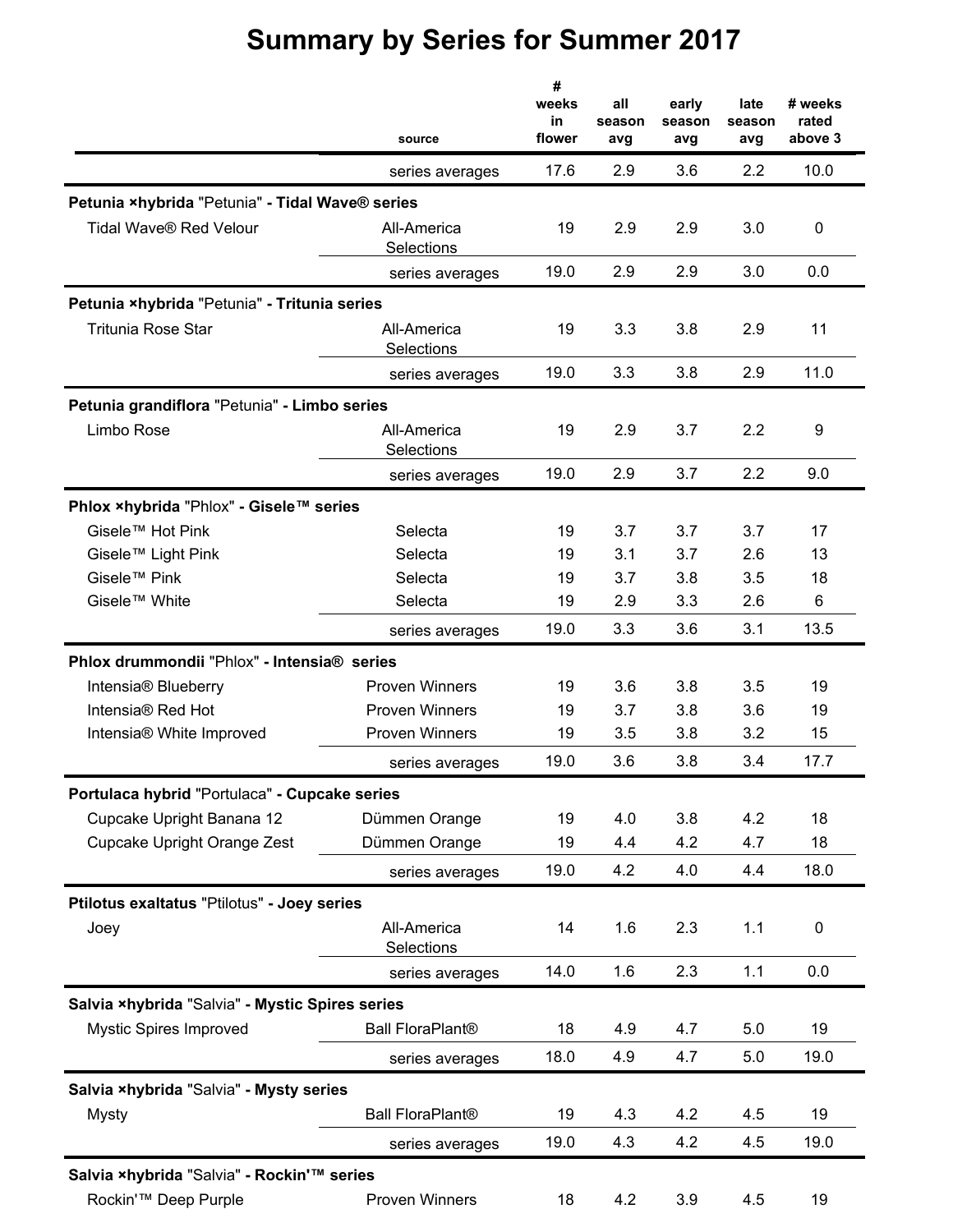|                                                                 |                                         | #<br>weeks<br>in | all<br>season | early<br>season | late<br>season | # weeks<br>rated |
|-----------------------------------------------------------------|-----------------------------------------|------------------|---------------|-----------------|----------------|------------------|
|                                                                 | source                                  | flower           | avg           | avg             | avg            | above 3          |
| Rockin' <sup>™</sup> Playin' the Blues <sup>™</sup><br>Improved | <b>Proven Winners</b>                   | 19               | 5.0           | 4.9             | 5.0            | 19               |
|                                                                 | series averages                         | 18.5             | 4.6           | 4.4             | 4.7            | 19.0             |
| Salvia coccinea "Salvia" - Summer Jewel series                  |                                         |                  |               |                 |                |                  |
| Summer Jewel Lavender                                           | All-America                             | 17               | 3.8           | 3.7             | 4.0            | 17               |
| Summer Jewel White                                              | Selections<br>All-America<br>Selections | 17               | 4.5           | 4.4             | 4.6            | 18               |
|                                                                 | series averages                         | 17.0             | 4.2           | 4.1             | 4.3            | 17.5             |
| Salvia splendens "Salvia" - Salvation series                    |                                         |                  |               |                 |                |                  |
| <b>Salvation Red</b>                                            | Comense                                 | 16               | 3.4           | 3.5             | 3.4            | 11               |
|                                                                 | series averages                         | 16.0             | 3.4           | 3.5             | 3.4            | 11.0             |
| Solenostemon scutellarioides "Coleus" - Flame Thrower series    |                                         |                  |               |                 |                |                  |
| Flame Thrower™ Chili Pepper                                     | <b>Ball FloraPlant®</b>                 | 1                | 4.5           | 4.3             | 4.7            | 19               |
| Flame Thrower™ Chipotle                                         | <b>Ball FloraPlant®</b>                 | 8                | 4.1           | 4.3             | 3.9            | 16               |
| Flame Thrower™ Habanero                                         | <b>Ball FloraPlant®</b>                 | 10               | 4.1           | 4.4             | 3.8            | 15               |
| Flame Thrower™ Salsa Verde                                      | <b>Ball FloraPlant®</b>                 | $\mathbf 0$      | 3.9           | 3.6             | 4.2            | 19               |
| Flame Thrower™ Spiced Curry                                     | <b>Ball FloraPlant®</b>                 | 3                | 4.7           | 4.4             | 4.9            | 19               |
|                                                                 | series averages                         | 4.4              | 4.2           | 4.2             | 4.3            | 17.6             |
| Solenostemon scutellarioides "Coleus" - Main Street series      |                                         |                  |               |                 |                |                  |
| Mainstreet Michigan Avenue                                      | Dümmen Orange                           | 10               | 4.7           | 4.7             | 4.6            | 19               |
|                                                                 | series averages                         | 10.0             | 4.7           | 4.7             | 4.6            | 19.0             |
| Tagetes erecta "Marigold" - Antigua series                      |                                         |                  |               |                 |                |                  |
| Antigua Gold                                                    | All-America                             | 15               | 3.1           | 4.1             | 2.3            | 12               |
|                                                                 | Selections                              |                  |               |                 |                |                  |
|                                                                 | series averages                         | 15.0             | 3.1           | 4.1             | 2.3            | 12.0             |
| Tagetes erecta "Marigold" - Dune series                         |                                         |                  |               |                 |                |                  |
| Dune Gold                                                       | All-America                             | 14               | 2.8           | 3.4             | 2.3            | 9                |
|                                                                 | Selections                              |                  |               |                 |                |                  |
| Dune Yellow                                                     | All-America                             | 12               | 2.9           | 3.3             | 2.5            | 9                |
|                                                                 | Selections<br>series averages           | 13.0             | 2.8           | 3.3             | 2.4            | 9.0              |
|                                                                 |                                         |                  |               |                 |                |                  |
| Tagetes erecta "Marigold" - Garland series<br>Garland           | All-America                             | 12               |               |                 |                |                  |
|                                                                 | Selections                              |                  | 3.1           | 3.7             | 2.5            | 11               |
|                                                                 | series averages                         | 12.0             | 3.1           | 3.7             | 2.5            | 11.0             |
| Tagetes erecta "Marigold" - Moonstruck series                   |                                         |                  |               |                 |                |                  |
| Moonstruck Orange                                               | All-America                             | 12               | 2.8           | 3.9             | 1.9            | 10               |
|                                                                 | Selections                              |                  |               |                 |                |                  |
| <b>Moonstruck Yellow</b>                                        | All-America<br>Selections               | 12               | 3.4           | 4.2             | 2.8            | 14               |
|                                                                 | series averages                         | 12.0             | 3.1           | 4.1             | 2.3            | 12.0             |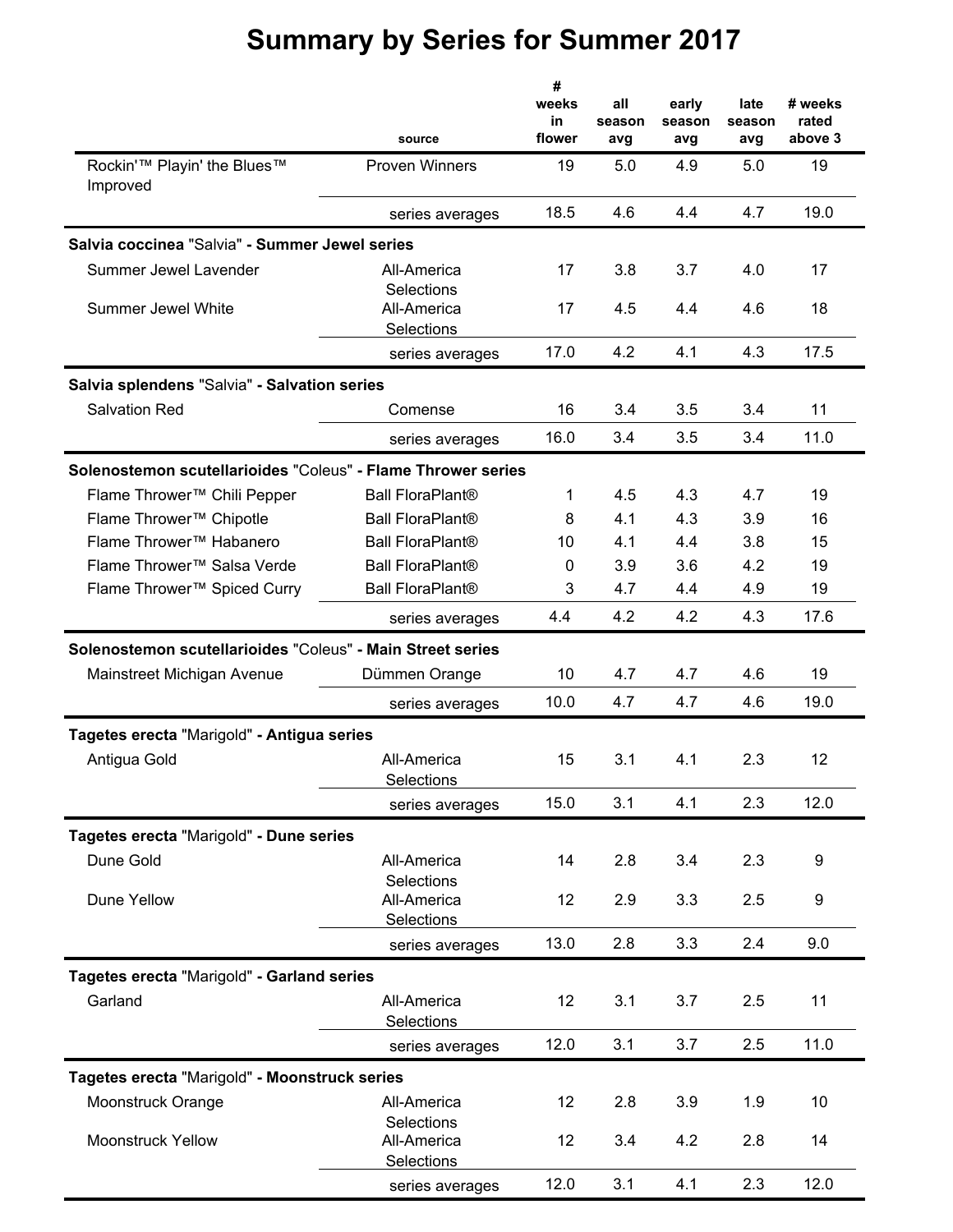|                                                              | source                    | #<br>weeks<br>in<br>flower | all<br>season<br>avg | early<br>season<br>avg | late<br>season<br>avg | # weeks<br>rated<br>above 3 |
|--------------------------------------------------------------|---------------------------|----------------------------|----------------------|------------------------|-----------------------|-----------------------------|
| Tagetes erecta "Marigold" - Taishan series                   |                           |                            |                      |                        |                       |                             |
| <b>Taishan Gold</b>                                          | All-America               | 12                         | 2.5                  | 3.9                    | 1.3                   | 11                          |
| <b>Taishan Orange</b>                                        | Selections<br>All-America | 12                         | 3.2                  | 4.1                    | 2.4                   | 11                          |
|                                                              | Selections                |                            |                      |                        |                       |                             |
| <b>Taishan Yellow</b>                                        | All-America               | 22                         | 2.8                  | 3.9                    | 1.8                   | 9                           |
|                                                              | Selections                |                            |                      |                        |                       |                             |
|                                                              | series averages           | 15.3                       | 2.8                  | 4.0                    | 1.8                   | 10.3                        |
| Tagetes patula "Marigold" - Bonanza series                   |                           |                            |                      |                        |                       |                             |
| Bonanza Bolero Improved                                      | <b>PanAmerican Seed</b>   | 16                         | 3.4                  | 4.2                    | 2.7                   | 13                          |
| Bonanza Orange                                               | PanAmerican Seed          | 17                         | 3.5                  | 3.7                    | 3.4                   | 13                          |
| <b>Bonanza Yellow</b>                                        | PanAmerican Seed          | 17                         | 3.5                  | 3.6                    | 3.4                   | 15                          |
|                                                              | series averages           | 16.7                       | 3.4                  | 3.8                    | 3.1                   | 13.7                        |
| Tagetes patula "Marigold" - Spry series                      |                           |                            |                      |                        |                       |                             |
| Hero Spry                                                    | All-America               | 16                         | 3.3                  | 4.2                    | 2.5                   | 13                          |
|                                                              | Selections                |                            |                      |                        |                       |                             |
| Janie Spry                                                   | All-America<br>Selections | 14                         | 2.7                  | 3.5                    | 1.9                   | 10                          |
|                                                              | series averages           | 15.0                       | 3.0                  | 3.8                    | 2.2                   | 11.5                        |
| Torenia fournieri "Torenia" - Kauai series                   |                           |                            |                      |                        |                       |                             |
| Kauai Lemon Drop                                             | All-America               | 19                         | 2.8                  | 3.6                    | 2.0                   | 8                           |
|                                                              | Selections                |                            |                      |                        |                       |                             |
|                                                              | series averages           | 19.0                       | 2.8                  | 3.6                    | 2.0                   | 8.0                         |
| Verbena ×hybrida "Verbena" - Empress Sun series              |                           |                            |                      |                        |                       |                             |
| <b>Empress Sun Lavender</b>                                  | Dümmen Orange             | 14                         | 3.0                  | 3.5                    | 2.6                   | 9                           |
| Charme 06                                                    |                           |                            |                      |                        |                       |                             |
| Empress Sun Pink 01                                          | Dümmen Orange             | 15                         | 3.2                  | 3.4                    | 3.0                   | $\overline{7}$              |
| Empress Sun Red 16                                           | Dümmen Orange             | 18                         | 4.0                  | 3.9                    | 4.1                   | 19                          |
| Empress Sun Violet 01                                        | Dümmen Orange             | 18                         | 3.3                  | 3.5                    | 3.1                   | 11                          |
| Empress Sun White Blush 04                                   | Dümmen Orange             | 14                         | 3.1                  | 3.4                    | 2.9                   | 7                           |
|                                                              | series averages           | 15.8                       | 3.3                  | 3.5                    | 3.1                   | 10.6                        |
| Verbena ×hybrida "Verbena" - EnduraScape™ series             |                           |                            |                      |                        |                       |                             |
| EnduraScape™ Pink Bicolor                                    | All-America               | 17                         | 3.1                  | 3.8                    | 2.6                   | 9                           |
|                                                              | Selections                |                            |                      |                        |                       |                             |
|                                                              | series averages           | 17.0                       | 3.1                  | 3.8                    | 2.6                   | 9.0                         |
| Verbena ×hybrida "Verbena" - Superbena® series               |                           |                            |                      |                        |                       |                             |
| Superbena® Cherryburst                                       | <b>Proven Winners</b>     | 17                         | 3.9                  | 3.9                    | 3.9                   | 18                          |
| Superbena® Stormburst                                        | <b>Proven Winners</b>     | 18                         | 3.9                  | 3.7                    | 4.0                   | 17                          |
| Superbena® Violet Ice                                        | <b>Proven Winners</b>     | 17                         | 3.5                  | 3.4                    | 3.5                   | 17                          |
|                                                              | series averages           | 17.3                       | 3.7                  | 3.7                    | 3.8                   | 17.3                        |
| Zea mays "Tricolor Ornamental Corn" - Field of Dreams series |                           |                            |                      |                        |                       |                             |
| <b>Field of Dreams</b>                                       | All-America               | 4                          | 2.0                  | 3.8                    | 0.4                   | 7                           |
|                                                              | Selections                |                            |                      |                        |                       |                             |